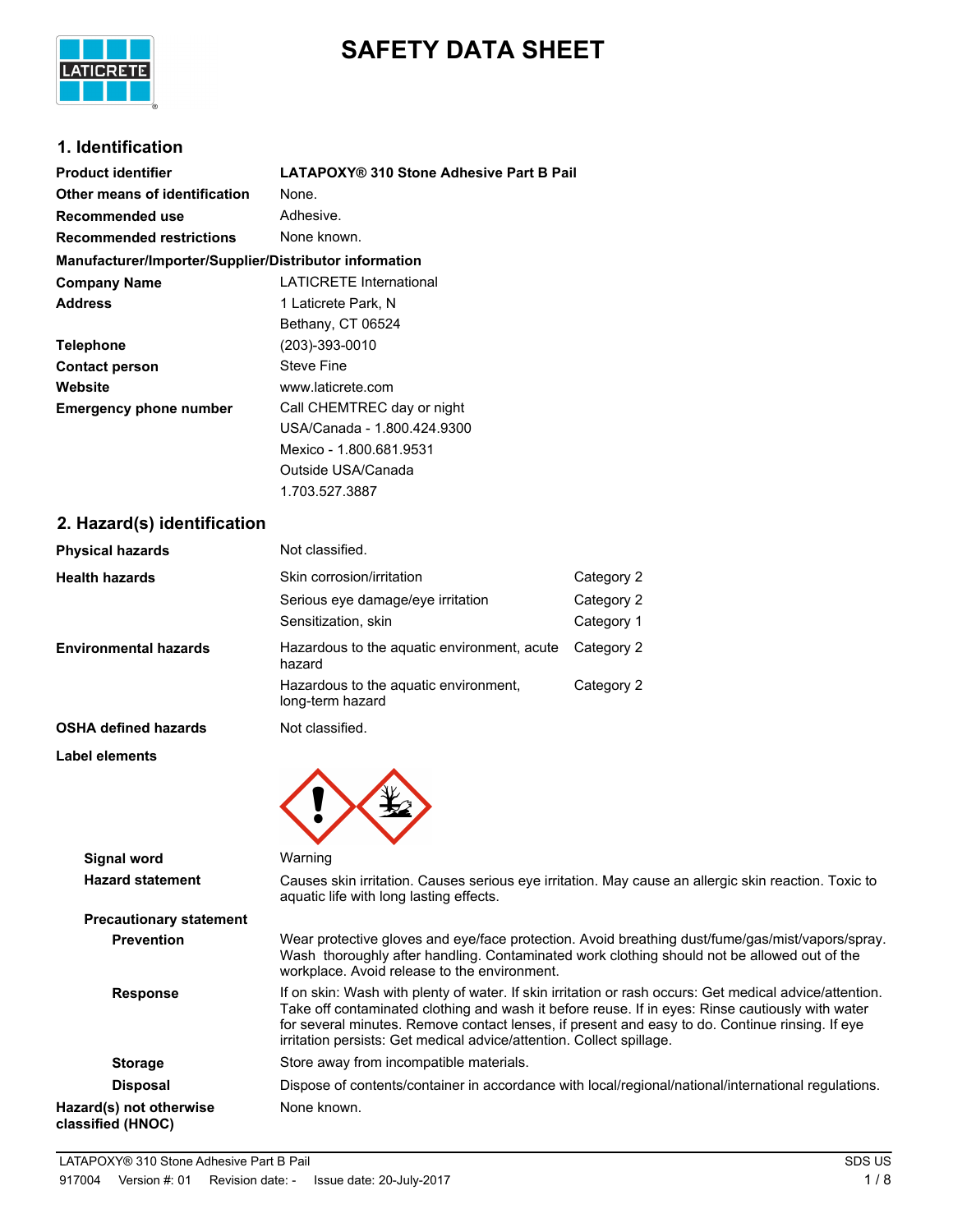## **3. Composition/information on ingredients**

| <b>Mixtures</b>                                                              |                                                                                                                                                                                                                                                                                                                                  |                   |             |
|------------------------------------------------------------------------------|----------------------------------------------------------------------------------------------------------------------------------------------------------------------------------------------------------------------------------------------------------------------------------------------------------------------------------|-------------------|-------------|
| <b>Chemical name</b>                                                         |                                                                                                                                                                                                                                                                                                                                  | <b>CAS number</b> | $\%$        |
| Epoxy resin<br>(Bisphenol-A/epichlorohydrin<br>epoxy resin)                  |                                                                                                                                                                                                                                                                                                                                  | 25068-38-6        | $23 - 28$   |
| Calcium carbonate, synthetic                                                 |                                                                                                                                                                                                                                                                                                                                  | 471-34-1          | $19 - 21$   |
| Bisphenol-F/epichlorohydrin<br>epoxy resin                                   |                                                                                                                                                                                                                                                                                                                                  | 28064-14-4        | $5 - 10$    |
| Alkyl(C12-14) glycidyl ether                                                 |                                                                                                                                                                                                                                                                                                                                  | 68609-97-2        | $3 - 7$     |
| Titanium dioxide                                                             |                                                                                                                                                                                                                                                                                                                                  | 13463-67-7        | $0.8 - 1.1$ |
| <b>Composition comments</b>                                                  | All concentrations are in percent by weight unless ingredient is a gas. Gas concentrations are in<br>percent by volume.                                                                                                                                                                                                          |                   |             |
| 4. First-aid measures                                                        |                                                                                                                                                                                                                                                                                                                                  |                   |             |
| <b>Inhalation</b>                                                            | Move to fresh air. Call a physician if symptoms develop or persist.                                                                                                                                                                                                                                                              |                   |             |
| <b>Skin contact</b>                                                          | Remove contaminated clothing immediately and wash skin with soap and water. In case of<br>eczema or other skin disorders: Seek medical attention and take along these instructions.                                                                                                                                              |                   |             |
| Eye contact                                                                  | Immediately flush eyes with plenty of water for at least 15 minutes. Remove contact lenses, if<br>present and easy to do. Continue rinsing. Get medical attention if irritation develops and persists.                                                                                                                           |                   |             |
| Ingestion                                                                    | Rinse mouth. Get medical attention if symptoms occur.                                                                                                                                                                                                                                                                            |                   |             |
| <b>Most important</b><br>symptoms/effects, acute and<br>delayed              | Rash. Irritant effects.                                                                                                                                                                                                                                                                                                          |                   |             |
| Indication of immediate<br>medical attention and special<br>treatment needed | Provide general supportive measures and treat symptomatically.                                                                                                                                                                                                                                                                   |                   |             |
| <b>General information</b>                                                   | Ensure that medical personnel are aware of the material(s) involved, and take precautions to<br>protect themselves. If you feel unwell, seek medical advice (show the label where possible). Wash<br>contaminated clothing before reuse.                                                                                         |                   |             |
| 5. Fire-fighting measures                                                    |                                                                                                                                                                                                                                                                                                                                  |                   |             |
| Suitable extinguishing media                                                 | Water fog. Foam. Dry chemical powder. Carbon dioxide (CO2).                                                                                                                                                                                                                                                                      |                   |             |
| Unsuitable extinguishing<br>media                                            | Do not use water jet as an extinguisher, as this will spread the fire.                                                                                                                                                                                                                                                           |                   |             |
| Specific hazards arising from<br>the chemical                                | During fire, gases hazardous to health may be formed.                                                                                                                                                                                                                                                                            |                   |             |
| Special protective equipment<br>and precautions for firefighters             | Self-contained breathing apparatus and full protective clothing must be worn in case of fire.                                                                                                                                                                                                                                    |                   |             |
| <b>Fire fighting</b><br>equipment/instructions                               | In case of fire and/or explosion do not breathe fumes. Move containers from fire area if you can do<br>so without risk.                                                                                                                                                                                                          |                   |             |
| <b>General fire hazards</b>                                                  | No unusual fire or explosion hazards noted.                                                                                                                                                                                                                                                                                      |                   |             |
| 6. Accidental release measures                                               |                                                                                                                                                                                                                                                                                                                                  |                   |             |
| Personal precautions,<br>protective equipment and<br>emergency procedures    | Keep unnecessary personnel away. Wear appropriate protective equipment and clothing during<br>clean-up. Do not touch damaged containers or spilled material unless wearing appropriate<br>protective clothing. Ensure adequate ventilation. Local authorities should be advised if significant<br>spillages cannot be contained. |                   |             |
| <b>Methods and materials for</b><br>containment and cleaning up              | Large Spills: Stop the flow of material, if this is without risk. Absorb in vermiculite, dry sand or earth<br>and place into containers. Following product recovery, flush area with water.                                                                                                                                      |                   |             |
|                                                                              | Small Spills: Wipe up with absorbent material (e.g. cloth, fleece). Clean surface thoroughly to<br>remove residual contamination.                                                                                                                                                                                                |                   |             |

Never return spills in original containers for re-use. For waste disposal, see Section 13 of the SDS.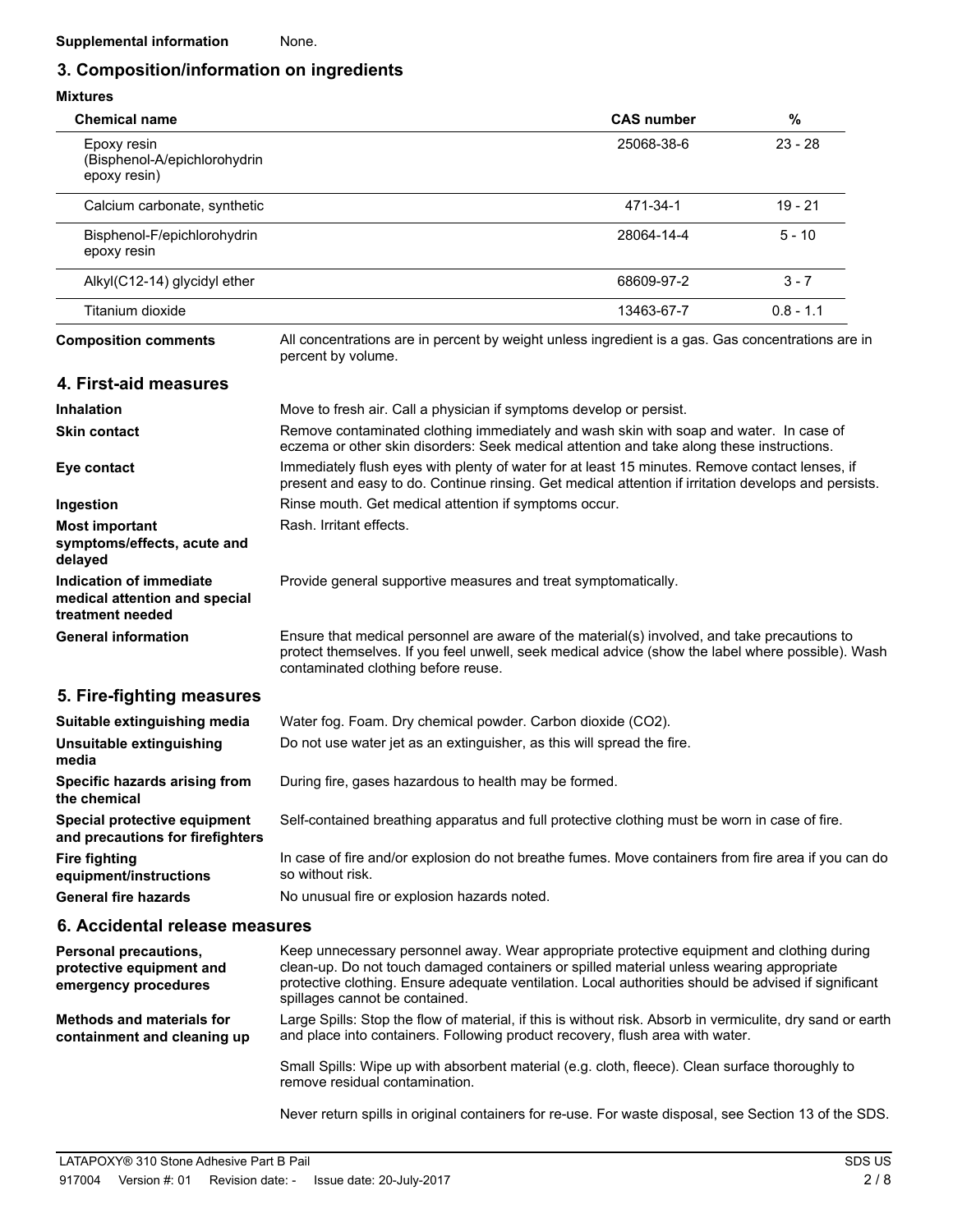Avoid release to the environment. Contact local authorities in case of spillage to drain/aquatic environment. Prevent further leakage or spillage if safe to do so. Do not contaminate water. Avoid discharge into drains, water courses or onto the ground. Environmental manager must be informed of all releases.

### **7. Handling and storage**

| <b>Precautions for safe handling</b> | Avoid breathing mist or vapor. Avoid contact with eyes, skin, and clothing. Persons with epoxy<br>allergy should not work with this product. Wear appropriate personal protective equipment. Provide<br>adequate ventilation. Observe good industrial hygiene practices. |
|--------------------------------------|--------------------------------------------------------------------------------------------------------------------------------------------------------------------------------------------------------------------------------------------------------------------------|
| Conditions for safe storage,         | Keep container tightly closed. Store in a well-ventilated place. Store away from incompatible                                                                                                                                                                            |
| including any incompatibilities      | materials (See Section 10).                                                                                                                                                                                                                                              |

#### **8. Exposure controls/personal protection**

#### **Occupational exposure limits**

#### **US. OSHA Table Z-1 Limits for Air Contaminants (29 CFR 1910.1000)**

| <b>Components</b>                                | <b>Type</b>                                                                                                                                                                                                                                                                                                                                                                                                                        | <b>Value</b>     | Form                 |
|--------------------------------------------------|------------------------------------------------------------------------------------------------------------------------------------------------------------------------------------------------------------------------------------------------------------------------------------------------------------------------------------------------------------------------------------------------------------------------------------|------------------|----------------------|
| Titanium dioxide (CAS<br>13463-67-7)             | PEL                                                                                                                                                                                                                                                                                                                                                                                                                                | 15 mg/m3         | Total dust.          |
| US. OSHA Table Z-3 (29 CFR 1910.1000)            |                                                                                                                                                                                                                                                                                                                                                                                                                                    |                  |                      |
| <b>Components</b>                                | <b>Type</b>                                                                                                                                                                                                                                                                                                                                                                                                                        | Value            | Form                 |
| Titanium dioxide (CAS<br>13463-67-7)             | <b>TWA</b>                                                                                                                                                                                                                                                                                                                                                                                                                         | $5$ mg/m $3$     | Respirable fraction. |
|                                                  |                                                                                                                                                                                                                                                                                                                                                                                                                                    | 15 mg/m3         | Total dust.          |
|                                                  |                                                                                                                                                                                                                                                                                                                                                                                                                                    | 50 mppcf         | Total dust.          |
|                                                  |                                                                                                                                                                                                                                                                                                                                                                                                                                    | 15 mppcf         | Respirable fraction. |
| <b>US. ACGIH Threshold Limit Values</b>          |                                                                                                                                                                                                                                                                                                                                                                                                                                    |                  |                      |
| <b>Components</b>                                | <b>Type</b>                                                                                                                                                                                                                                                                                                                                                                                                                        | <b>Value</b>     |                      |
| Titanium dioxide (CAS<br>13463-67-7)             | TWA                                                                                                                                                                                                                                                                                                                                                                                                                                | 10 $mg/m3$       |                      |
| US. NIOSH: Pocket Guide to Chemical Hazards      |                                                                                                                                                                                                                                                                                                                                                                                                                                    |                  |                      |
| <b>Components</b>                                | <b>Type</b>                                                                                                                                                                                                                                                                                                                                                                                                                        | Value            | Form                 |
| Calcium carbonate.<br>synthetic (CAS 471-34-1)   | TWA                                                                                                                                                                                                                                                                                                                                                                                                                                | $5 \text{ mg/m}$ | Respirable.          |
|                                                  |                                                                                                                                                                                                                                                                                                                                                                                                                                    | 10 mg/m3         | Total                |
| <b>Biological limit values</b>                   | No biological exposure limits noted for the ingredient(s).                                                                                                                                                                                                                                                                                                                                                                         |                  |                      |
| <b>Exposure guidelines</b>                       | Follow standard monitoring procedures.                                                                                                                                                                                                                                                                                                                                                                                             |                  |                      |
| <b>Appropriate engineering</b><br>controls       | Good general ventilation (typically 10 air changes per hour) should be used. Ventilation rates<br>should be matched to conditions. If applicable, use process enclosures, local exhaust ventilation,<br>or other engineering controls to maintain airborne levels below recommended exposure limits. If<br>exposure limits have not been established, maintain airborne levels to an acceptable level. Provide<br>eyewash station. |                  |                      |
|                                                  | Individual protection measures, such as personal protective equipment                                                                                                                                                                                                                                                                                                                                                              |                  |                      |
| <b>Eye/face protection</b>                       | Wear safety glasses with side shields (or goggles).                                                                                                                                                                                                                                                                                                                                                                                |                  |                      |
| <b>Skin protection</b><br><b>Hand protection</b> | Wear appropriate chemical resistant gloves.                                                                                                                                                                                                                                                                                                                                                                                        |                  |                      |
| <b>Skin protection</b><br><b>Other</b>           | Wear appropriate chemical resistant clothing.                                                                                                                                                                                                                                                                                                                                                                                      |                  |                      |
| <b>Respiratory protection</b>                    | In case of insufficient ventilation, wear suitable respiratory equipment.                                                                                                                                                                                                                                                                                                                                                          |                  |                      |
| <b>Thermal hazards</b>                           | Wear appropriate thermal protective clothing, when necessary.                                                                                                                                                                                                                                                                                                                                                                      |                  |                      |
| <b>General hygiene</b><br>considerations         | Always observe good personal hygiene measures, such as washing after handling the material<br>and before eating, drinking, and/or smoking. Routinely wash work clothing and protective<br>equipment to remove contaminants.                                                                                                                                                                                                        |                  |                      |
| 0 Dhuqiool and obemical proporties               |                                                                                                                                                                                                                                                                                                                                                                                                                                    |                  |                      |

#### **9. Physical and chemical properties**

| Appearance            |        |
|-----------------------|--------|
| <b>Physical state</b> | Solid. |
| Form                  | Paste. |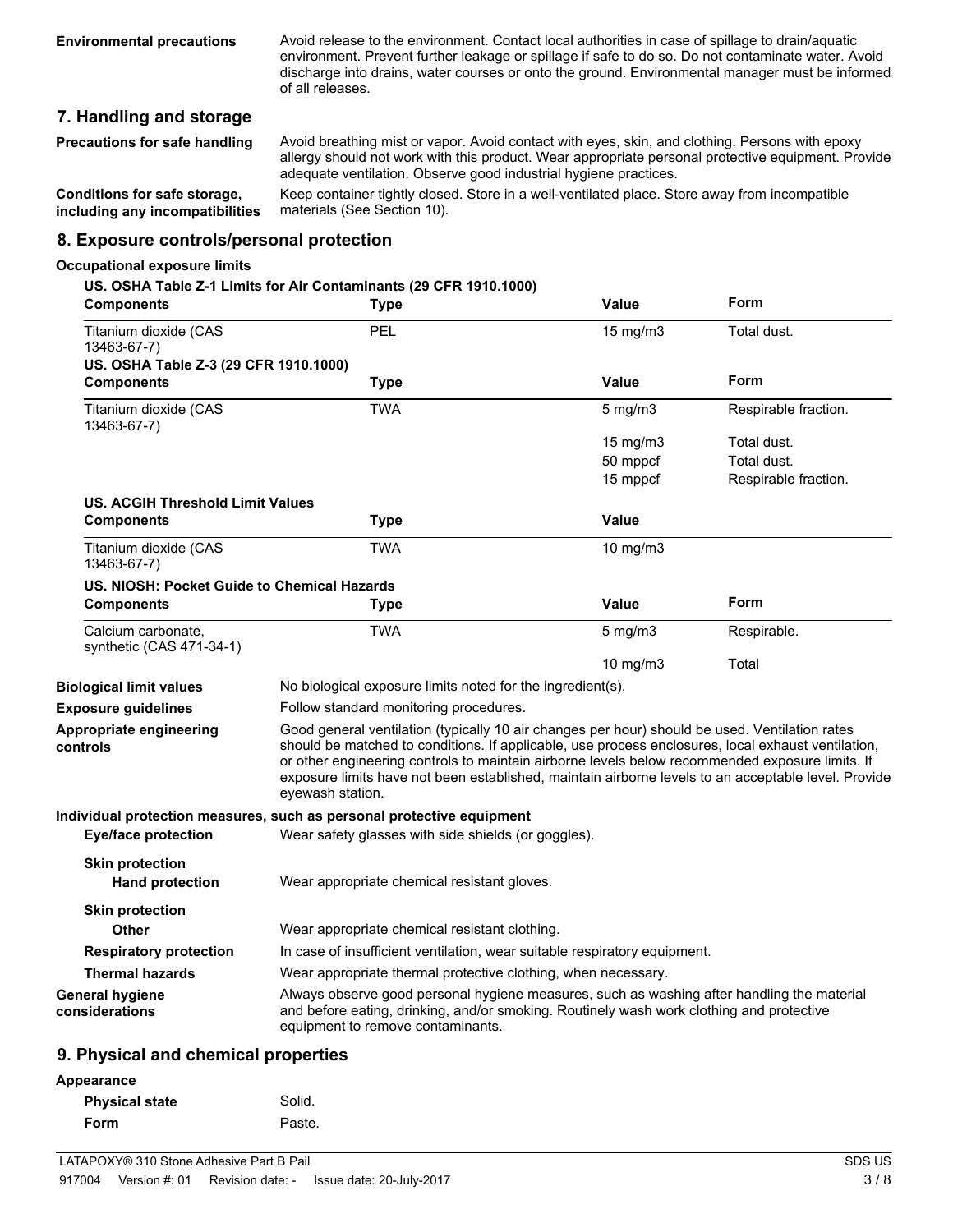| Color                                             | Off-white.                                                                                                                                |
|---------------------------------------------------|-------------------------------------------------------------------------------------------------------------------------------------------|
| Odor                                              | Not available.                                                                                                                            |
| <b>Odor threshold</b>                             | Not available.                                                                                                                            |
| рH                                                | Not available.                                                                                                                            |
| Melting point/freezing point                      | Not applicable.                                                                                                                           |
| Initial boiling point and boiling<br>range        | Not applicable.                                                                                                                           |
| <b>Flash point</b>                                | Non flammable.                                                                                                                            |
| <b>Evaporation rate</b>                           | Not applicable.                                                                                                                           |
| Flammability (solid, gas)                         | Not available.                                                                                                                            |
| Upper/lower flammability or explosive limits      |                                                                                                                                           |
| <b>Flammability limit - lower</b><br>$(\%)$       | Not available.                                                                                                                            |
| <b>Flammability limit - upper</b><br>$(\%)$       | Not available.                                                                                                                            |
| Vapor pressure                                    | Not applicable.                                                                                                                           |
| Vapor density                                     | Not applicable.                                                                                                                           |
| <b>Relative density</b>                           | 1.5                                                                                                                                       |
| Solubility(ies)                                   |                                                                                                                                           |
| Solubility (water)                                | Insoluble.                                                                                                                                |
| <b>Partition coefficient</b><br>(n-octanol/water) | Not available.                                                                                                                            |
| <b>Auto-ignition temperature</b>                  | Not available.                                                                                                                            |
| <b>Decomposition temperature</b>                  | Not available.                                                                                                                            |
| <b>Viscosity</b>                                  | Not available.                                                                                                                            |
| 10. Stability and reactivity                      |                                                                                                                                           |
| <b>Reactivity</b>                                 | The product is stable and non-reactive under normal conditions of use, storage and transport.                                             |
| <b>Chemical stability</b>                         | Material is stable under normal conditions.                                                                                               |
| <b>Possibility of hazardous</b><br>reactions      | Masses of more than 1 pound of product plus an aliphatic amine will cause irreversible<br>polymerization with considerable heat build up. |
| <b>Conditions to avoid</b>                        | Excessive heat. Contact with incompatible materials.                                                                                      |
| Incompatible materials                            | Strong oxidizing agents.                                                                                                                  |
| <b>Hazardous decomposition</b><br>products        | At thermal decomposition temperatures, carbon monoxide and carbon dioxide. Aldehydes.                                                     |
| 11. Toxicological information                     |                                                                                                                                           |
| Information on likely routes of exposure          |                                                                                                                                           |
|                                                   |                                                                                                                                           |

| <b>Inhalation</b>                                                                  | No adverse effects due to inhalation are expected.       |
|------------------------------------------------------------------------------------|----------------------------------------------------------|
| <b>Skin contact</b>                                                                | Irritating to skin. May cause an allergic skin reaction. |
| Eye contact                                                                        | Irritating to eyes.                                      |
| Ingestion                                                                          | May cause discomfort if swallowed.                       |
| Symptoms related to the<br>physical, chemical and<br>toxicological characteristics | Rash. Irritant effects.                                  |

#### **Information on toxicological effects**

| <b>Acute toxicity</b>                       | May cause discomfort if swallowed. |                     |
|---------------------------------------------|------------------------------------|---------------------|
| <b>Components</b>                           | <b>Species</b>                     | <b>Test Results</b> |
| Calcium carbonate, synthetic (CAS 471-34-1) |                                    |                     |
| <b>Acute</b>                                |                                    |                     |
| Oral                                        |                                    |                     |
| LD50                                        | Rat                                | 6450 mg/kg          |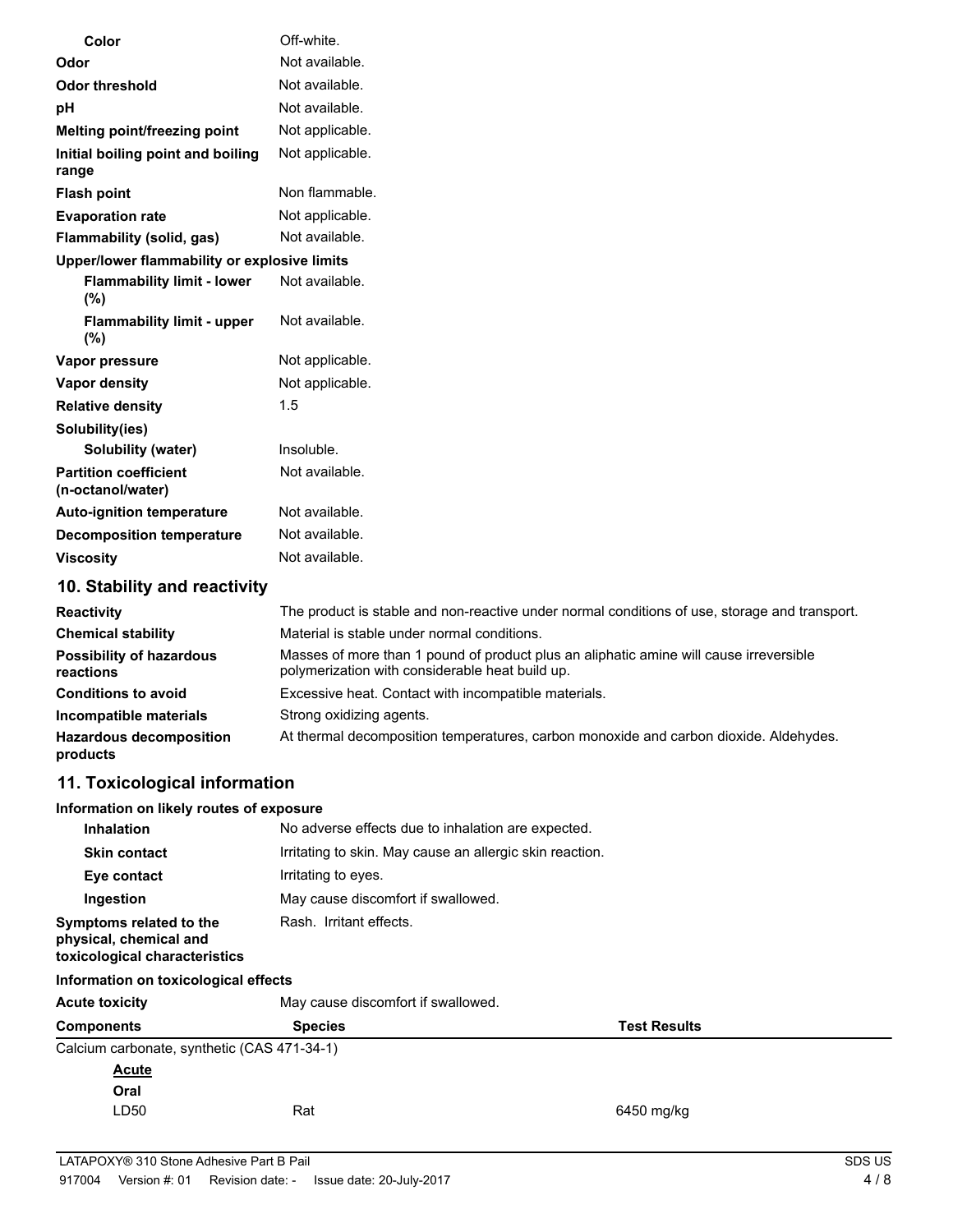| <b>Components</b>                                                      | <b>Species</b>                                                                                                                                              | <b>Test Results</b> |
|------------------------------------------------------------------------|-------------------------------------------------------------------------------------------------------------------------------------------------------------|---------------------|
| Epoxy resin (Bisphenol-A/epichlorohydrin epoxy resin) (CAS 25068-38-6) |                                                                                                                                                             |                     |
| <u>Acute</u>                                                           |                                                                                                                                                             |                     |
| Dermal                                                                 |                                                                                                                                                             |                     |
| LD50                                                                   | Rat                                                                                                                                                         | > 2000 mg/kg        |
| Oral<br>LD50                                                           | Rat                                                                                                                                                         | 15000 mg/kg         |
| Titanium dioxide (CAS 13463-67-7)                                      |                                                                                                                                                             |                     |
| <b>Acute</b>                                                           |                                                                                                                                                             |                     |
| Inhalation                                                             |                                                                                                                                                             |                     |
| <b>LC50</b>                                                            | Rat                                                                                                                                                         | 3.43 mg/l, 4 Hours  |
| Oral                                                                   |                                                                                                                                                             |                     |
| LD50                                                                   | Rat                                                                                                                                                         | > 5000 mg/kg        |
| <b>Skin corrosion/irritation</b>                                       | Causes skin irritation.                                                                                                                                     |                     |
| Serious eye damage/eye<br>irritation                                   | Causes serious eye irritation.                                                                                                                              |                     |
| Respiratory or skin sensitization                                      |                                                                                                                                                             |                     |
| <b>Respiratory sensitization</b>                                       | No data available.                                                                                                                                          |                     |
| <b>Skin sensitization</b>                                              | May cause an allergic skin reaction.                                                                                                                        |                     |
| <b>Germ cell mutagenicity</b>                                          | Not expected to be mutagenic.                                                                                                                               |                     |
| Carcinogenicity                                                        | Not classified. Inhalation of titanium dioxide dust may cause cancer, however due to the physical<br>form of the product, inhalation of dust is not likely. |                     |
|                                                                        | IARC Monographs. Overall Evaluation of Carcinogenicity                                                                                                      |                     |
| Titanium dioxide (CAS 13463-67-7)<br><b>NTP Report on Carcinogens</b>  | 2B Possibly carcinogenic to humans.                                                                                                                         |                     |
| Not listed.                                                            |                                                                                                                                                             |                     |
|                                                                        | OSHA Specifically Regulated Substances (29 CFR 1910.1001-1050)                                                                                              |                     |
| Not regulated.                                                         |                                                                                                                                                             |                     |
| <b>Reproductive toxicity</b>                                           | This product is not expected to cause reproductive or developmental effects.                                                                                |                     |
| Specific target organ toxicity -<br>single exposure                    | No data available.                                                                                                                                          |                     |
| Specific target organ toxicity -<br>repeated exposure                  | No data available.                                                                                                                                          |                     |
| <b>Aspiration hazard</b>                                               | No data available.                                                                                                                                          |                     |
| <b>Chronic effects</b>                                                 | Prolonged or repeated contact may cause drying, cracking, or irritation.                                                                                    |                     |
| 12. Ecological information                                             |                                                                                                                                                             |                     |
| <b>Ecotoxicity</b>                                                     | Toxic to aquatic life with long lasting effects.                                                                                                            |                     |
| <b>Components</b>                                                      | <b>Species</b>                                                                                                                                              | <b>Test Results</b> |
| Bisphenol-F/epichlorohydrin epoxy resin (CAS 28064-14-4)               |                                                                                                                                                             |                     |
| <b>Aquatic</b>                                                         |                                                                                                                                                             |                     |
| Acute                                                                  |                                                                                                                                                             |                     |
| Fish                                                                   | <b>LC50</b><br>Fish                                                                                                                                         | 1 - 10 mg/l         |
| Calcium carbonate, synthetic (CAS 471-34-1)<br><b>Aquatic</b><br>Acute |                                                                                                                                                             |                     |
| Fish                                                                   | LC50<br>Western mosquitofish (Gambusia affinis) > 56000 mg/l, 96 Hours                                                                                      |                     |
| Persistence and degradability                                          | No data is available on the degradability of this product.                                                                                                  |                     |
| <b>Bioaccumulative potential</b>                                       | No data available for this product.                                                                                                                         |                     |
| <b>Mobility in soil</b>                                                | Not available.                                                                                                                                              |                     |
| Other adverse effects                                                  | No other adverse environmental effects (e.g. ozone depletion, photochemical ozone creation                                                                  |                     |
|                                                                        | potential, endocrine disruption, global warming potential) are expected from this component.                                                                |                     |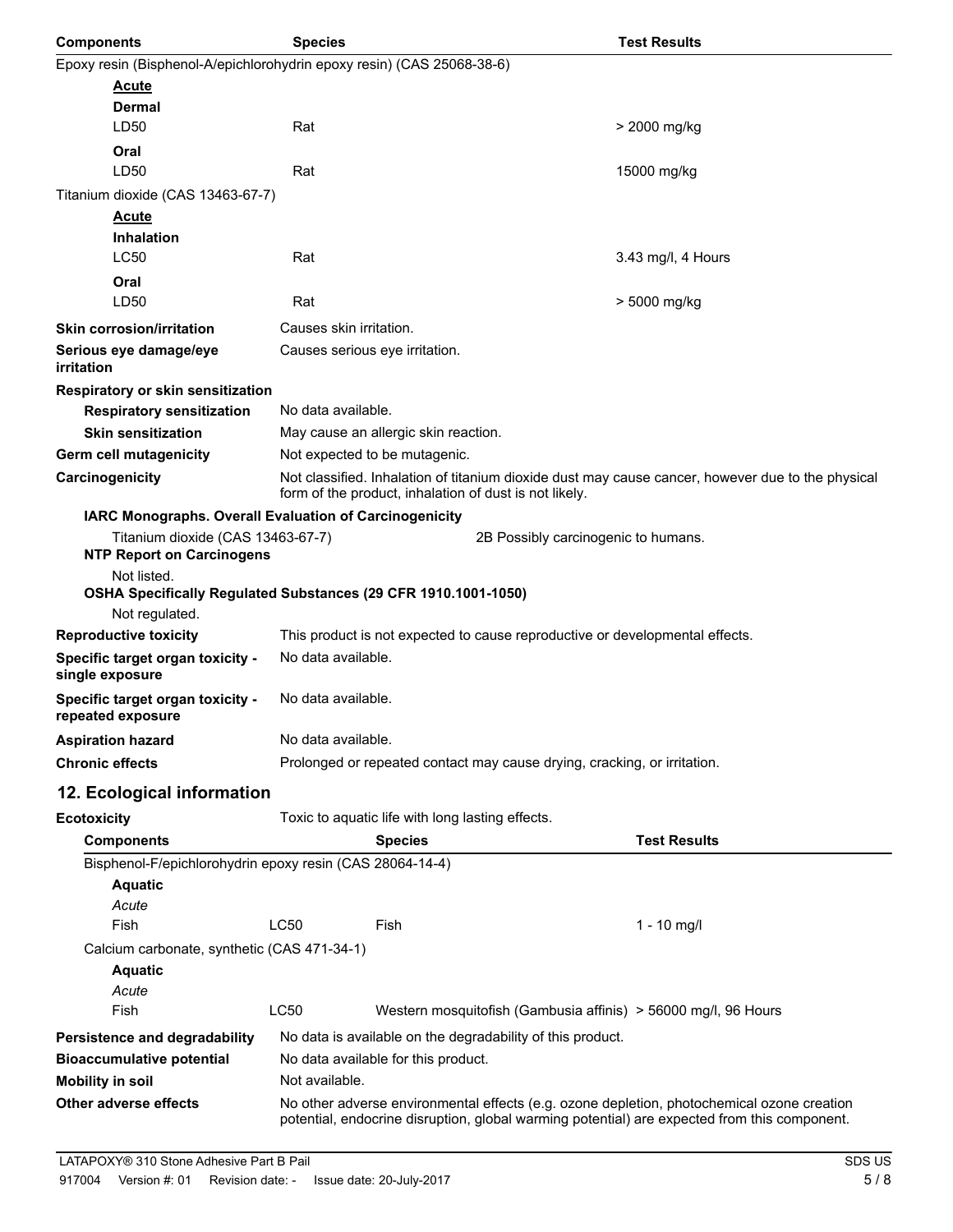# **13. Disposal considerations**

| <b>Disposal instructions</b>             | Collect and reclaim or dispose in sealed containers at licensed waste disposal site. This material<br>and its container must be disposed of as hazardous waste. Do not allow this material to drain into<br>sewers/water supplies. Do not contaminate ponds, waterways or ditches with chemical or used<br>container. Dispose of contents/container in accordance with local/regional/national/international<br>requlations. |
|------------------------------------------|------------------------------------------------------------------------------------------------------------------------------------------------------------------------------------------------------------------------------------------------------------------------------------------------------------------------------------------------------------------------------------------------------------------------------|
| <b>Local disposal regulations</b>        | Dispose of in accordance with local regulations.                                                                                                                                                                                                                                                                                                                                                                             |
| Hazardous waste code                     | The waste code should be assigned in discussion between the user, the producer and the waste<br>disposal company.                                                                                                                                                                                                                                                                                                            |
| Waste from residues / unused<br>products | Dispose of in accordance with local regulations. Empty containers or liners may retain some<br>product residues. This material and its container must be disposed of in a safe manner (see:<br>Disposal instructions).                                                                                                                                                                                                       |
| <b>Contaminated packaging</b>            | Empty containers should be taken to an approved waste handling site for recycling or disposal.<br>Since emptied containers may retain product residue, follow label warnings even after container is<br>emptied.                                                                                                                                                                                                             |

# **14. Transport information**

| DOT                                                                            |                                                                                                                                                         |
|--------------------------------------------------------------------------------|---------------------------------------------------------------------------------------------------------------------------------------------------------|
| <b>UN number</b>                                                               | <b>UN3077</b>                                                                                                                                           |
| UN proper shipping name                                                        | Environmentally hazardous substances, solid, n.o.s. (Epoxy resin (Bisphenol-A/epichlorohydrin<br>epoxy resin), Bisphenol-F/epichlorohydrin epoxy resin) |
| <b>Transport hazard class(es)</b>                                              |                                                                                                                                                         |
| <b>Class</b>                                                                   | 9                                                                                                                                                       |
| <b>Subsidiary risk</b>                                                         |                                                                                                                                                         |
| Label(s)                                                                       | 9                                                                                                                                                       |
| <b>Packing group</b>                                                           | Ш                                                                                                                                                       |
| <b>Environmental hazards</b>                                                   |                                                                                                                                                         |
| <b>Marine pollutant</b>                                                        | Yes                                                                                                                                                     |
|                                                                                | Special precautions for user Read safety instructions, SDS and emergency procedures before handling.                                                    |
| <b>Special provisions</b>                                                      | 8, 146, 335, A112, B54, IB8, IP3, N20, T1, TP33                                                                                                         |
| <b>Packaging exceptions</b>                                                    | 155                                                                                                                                                     |
| Packaging non bulk                                                             | 213                                                                                                                                                     |
| <b>Packaging bulk</b>                                                          | 240                                                                                                                                                     |
| IATA                                                                           |                                                                                                                                                         |
| <b>UN number</b>                                                               | <b>UN3077</b>                                                                                                                                           |
| UN proper shipping name                                                        | Environmentally hazardous substance, solid, n.o.s. (Epoxy resin (Bisphenol-A/epichlorohydrin<br>epoxy resin), Bisphenol-F/epichlorohydrin epoxy resin)  |
| <b>Transport hazard class(es)</b>                                              |                                                                                                                                                         |
| <b>Class</b>                                                                   | 9                                                                                                                                                       |
| <b>Subsidiary risk</b>                                                         |                                                                                                                                                         |
| Label(s)                                                                       | 9                                                                                                                                                       |
| <b>Packing group</b>                                                           | Ш                                                                                                                                                       |
| <b>Environmental hazards</b>                                                   | Yes                                                                                                                                                     |
| <b>ERG Code</b>                                                                | 9L                                                                                                                                                      |
|                                                                                | <b>Special precautions for user</b> Read safety instructions, SDS and emergency procedures before handling.                                             |
| IMDG                                                                           |                                                                                                                                                         |
| <b>UN number</b>                                                               | <b>UN3077</b>                                                                                                                                           |
| UN proper shipping name                                                        | Environmentally hazardous substance, solid, n.o.s. (Epoxy resin (Bisphenol-A/epichlorohydrin<br>epoxy resin), Bisphenol-F/epichlorohydrin epoxy resin)  |
| <b>Transport hazard class(es)</b>                                              |                                                                                                                                                         |
| <b>Class</b>                                                                   | 9                                                                                                                                                       |
| <b>Subsidiary risk</b>                                                         |                                                                                                                                                         |
| Label(s)                                                                       | 9                                                                                                                                                       |
| Packing group                                                                  | Ш                                                                                                                                                       |
| <b>Environmental hazards</b>                                                   |                                                                                                                                                         |
| <b>Marine pollutant</b>                                                        | Yes                                                                                                                                                     |
| EmS                                                                            | F-A, S-F                                                                                                                                                |
|                                                                                | Special precautions for user Read safety instructions, SDS and emergency procedures before handling.                                                    |
| Transport in bulk according to<br>Annex II of MARPOL 73/78 and<br>the IBC Code | This substance/mixture is not intended to be transported in bulk.                                                                                       |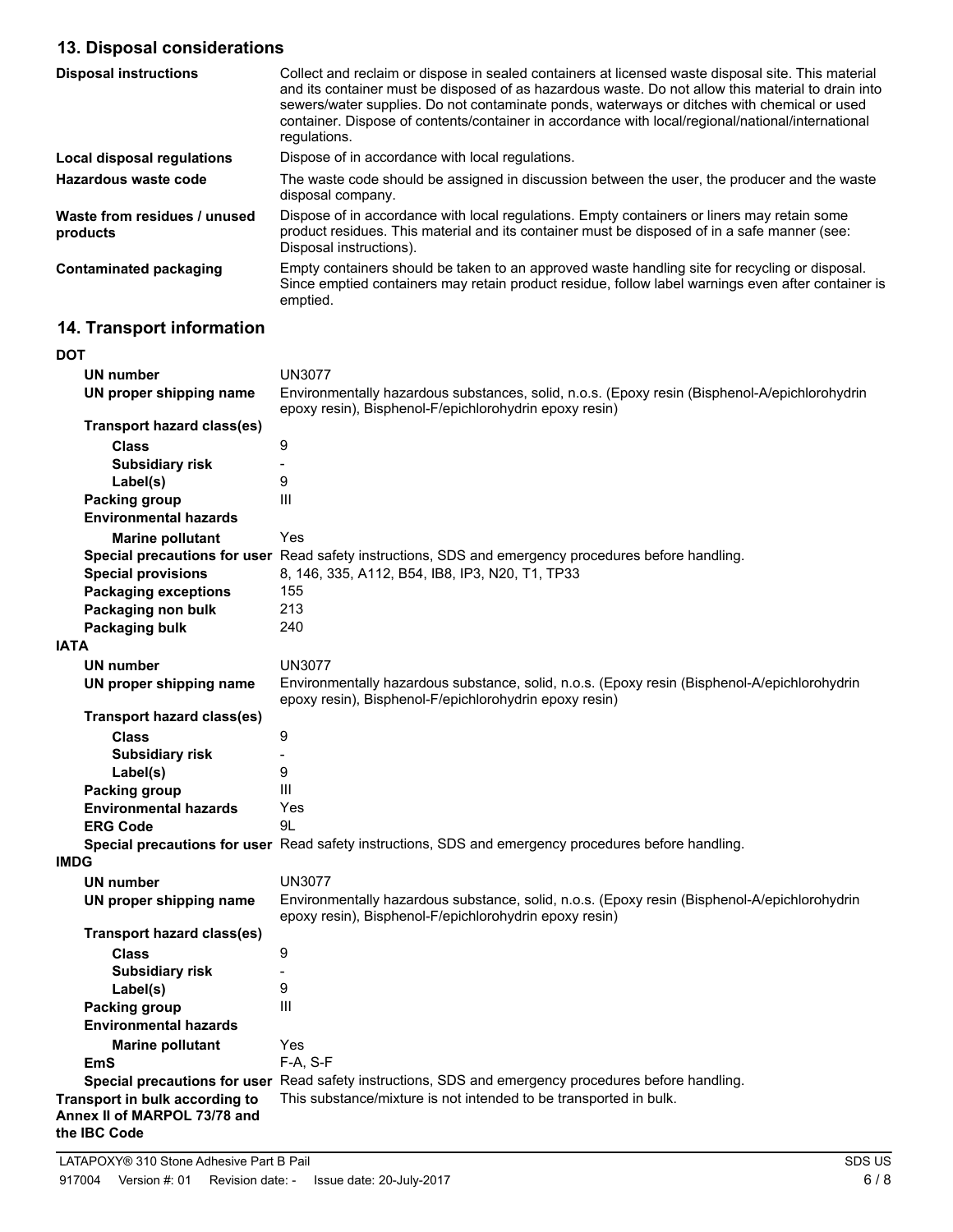#### **15. Regulatory information**

| <b>US federal regulations</b>                                               | This product is a "Hazardous Chemical" as defined by the OSHA Hazard Communication<br>Standard, 29 CFR 1910.1200. |                        |
|-----------------------------------------------------------------------------|-------------------------------------------------------------------------------------------------------------------|------------------------|
|                                                                             | TSCA Section 12(b) Export Notification (40 CFR 707, Subpt. D)                                                     |                        |
| Not regulated.                                                              |                                                                                                                   |                        |
|                                                                             | OSHA Specifically Regulated Substances (29 CFR 1910.1001-1050)                                                    |                        |
| Not regulated.<br><b>CERCLA Hazardous Substance List (40 CFR 302.4)</b>     |                                                                                                                   |                        |
| Not listed.                                                                 |                                                                                                                   |                        |
|                                                                             | Superfund Amendments and Reauthorization Act of 1986 (SARA)                                                       |                        |
| <b>Hazard categories</b>                                                    | Immediate Hazard - Yes<br>Delayed Hazard - No<br>Fire Hazard - No<br>Pressure Hazard - No                         |                        |
|                                                                             | Reactivity Hazard - No                                                                                            |                        |
| <b>SARA 302 Extremely hazardous substance</b>                               |                                                                                                                   |                        |
| Not listed.                                                                 |                                                                                                                   |                        |
| SARA 311/312 Hazardous<br>chemical                                          | Yes                                                                                                               |                        |
| SARA 313 (TRI reporting)<br>Not regulated.                                  |                                                                                                                   |                        |
| Other federal regulations                                                   |                                                                                                                   |                        |
|                                                                             | Clean Air Act (CAA) Section 112 Hazardous Air Pollutants (HAPs) List                                              |                        |
| Not regulated.                                                              | Clean Air Act (CAA) Section 112(r) Accidental Release Prevention (40 CFR 68.130)                                  |                        |
| Not regulated.                                                              |                                                                                                                   |                        |
| <b>Safe Drinking Water Act</b><br>(SDWA)                                    | Not regulated.                                                                                                    |                        |
| <b>US state regulations</b>                                                 | WARNING: This product contains chemical(s) known to the State of California to cause cancer.                      |                        |
|                                                                             | US - California Proposition 65 - Carcinogens & Reproductive Toxicity (CRT): Listed substance                      |                        |
| Titanium dioxide (CAS 13463-67-7)<br>US. Massachusetts RTK - Substance List | Epoxy resin (Bisphenol-A/epichlorohydrin epoxy resin) (CAS 25068-38-6)                                            |                        |
| Titanium dioxide (CAS 13463-67-7)                                           |                                                                                                                   |                        |
|                                                                             | US. New Jersey Worker and Community Right-to-Know Act                                                             |                        |
| Titanium dioxide (CAS 13463-67-7)                                           |                                                                                                                   |                        |
|                                                                             | US. Pennsylvania Worker and Community Right-to-Know Law                                                           |                        |
| Titanium dioxide (CAS 13463-67-7)<br><b>US. Rhode Island RTK</b>            |                                                                                                                   |                        |
| Titanium dioxide (CAS 13463-67-7)                                           |                                                                                                                   |                        |
| <b>International Inventories</b>                                            |                                                                                                                   |                        |
| Country(s) or region<br>Australia                                           | <b>Inventory name</b>                                                                                             | On inventory (yes/no)* |
| Canada                                                                      | Australian Inventory of Chemical Substances (AICS)<br>Domestic Substances List (DSL)                              | No<br>Yes              |
| Canada                                                                      | Non-Domestic Substances List (NDSL)                                                                               | No                     |
| China                                                                       | Inventory of Existing Chemical Substances in China (IECSC)                                                        | Yes                    |
| Europe                                                                      | European Inventory of Existing Commercial Chemical                                                                | Yes                    |
|                                                                             | Substances (EINECS)                                                                                               |                        |
| Europe                                                                      | European List of Notified Chemical Substances (ELINCS)                                                            | No                     |

Japan Inventory of Existing and New Chemical Substances (ENCS) No No Korea **Existing Chemicals List (ECL)** No **No** New Zealand New Zealand Inventory **New Zealand Inventory New Zealand Inventory New Zealand Inventory** Philippines **Example Inventory of Chemicals and Chemical Substances No No No** 

(PICCS)